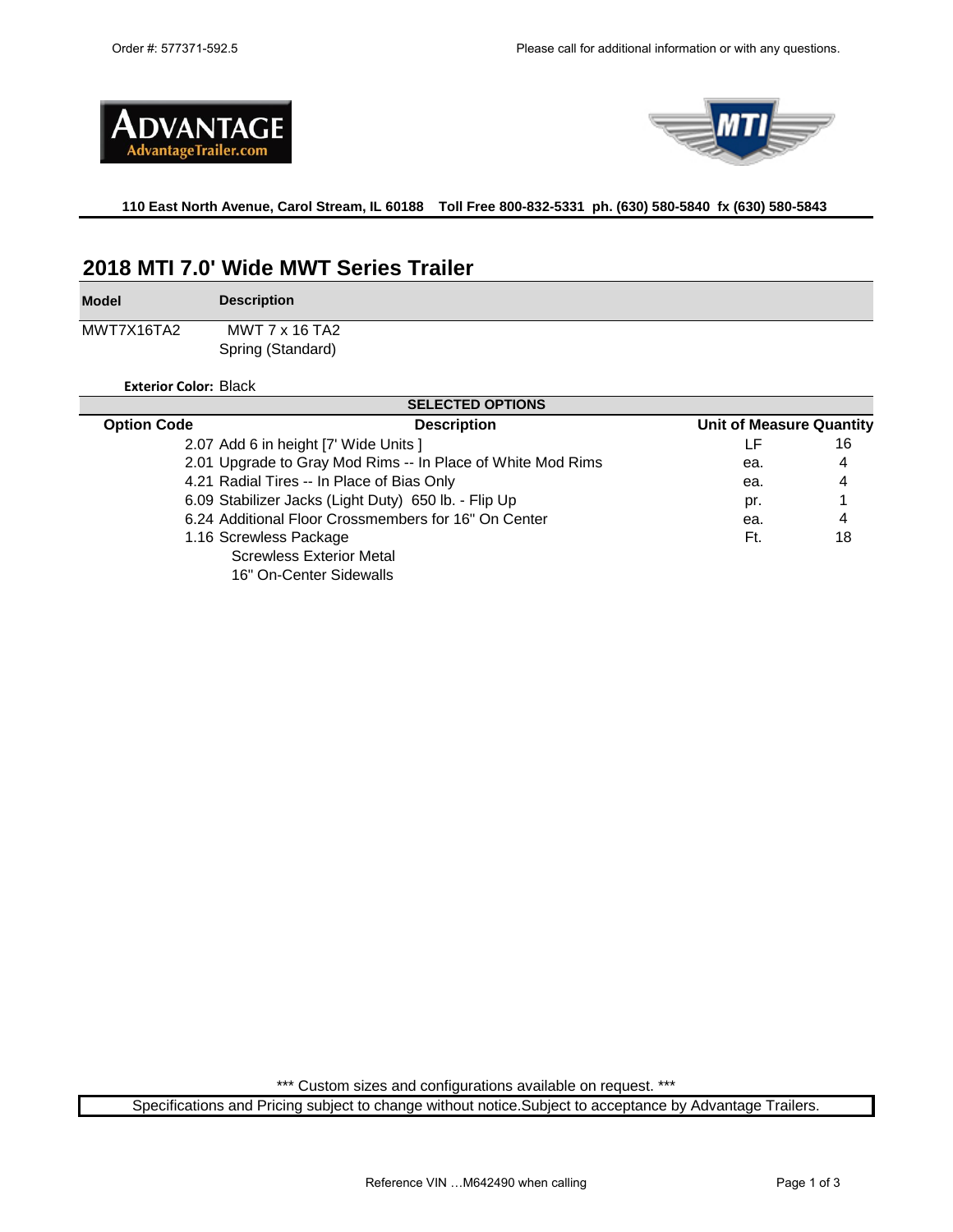

2-5/16" Coupler - Tandem Axle Models 2,000 lb. Top Wind Jack w\Sand Pad Safety Chains

## **Axle**

TA2 Models - 3,500 lb. Spring Brake Axles **Interior**

**Hitch Rear Door** 

|       | Single | <b>Double</b> | Ramp |
|-------|--------|---------------|------|
| Width | Door   | Door          | Door |

7' X \*Light Duty

**7' Wides** \* Light Duty Ramp Door has a 1,000 lb. capacity

3/4" Engineered Wood Flooring

3/8" Plywood Walls Trimmed Out with Lauan

5' Wides - 5' 6" 8.5' Wides - 6' 6"

**Interior Heights**

4' Wides - 4' 7' Wides - 6'

## **Tires and Rims**

ST205/75D15 Bias w\White Wheels on 3,000 lb. and **Exterior** 3,500 lb. axles Flow-Thru Sidewall Vents ST225/75R15 Radial wWhite Wheels on 5,200 lb Axles ...............................

24" On-Center Floor **ATP** Fenders 18" Wedge Nose 1-1/2" Lower Trim Undercoated Frame 3" Top Rail

**Side Door - All Doors with NO Step <b>Electrical** 

36" Door w\Barlock on 7' Wide Models Breakaway Box, Battery, & Switch

48" Door w\Barlock on 18' and Longer Models

Inverted ATP Stoneguard **Frame** Galvanized Steel Roof Roof Reserves and Reserves and Reserves and Galvanized Steel Roof 24" On Center Roof and Walls **ATP Rear Corners and Header** ATP Rear Corners and Header

**5', 6', 7' Wides** (1) 12-Volt Dome Light

7- Way Plug on Electric Brake Axles LED Strip Tail Light/Brake Lights, Surface Mounted LED Surface Mounted Clearance Lights

 $24$  Door wab Plug on 8' Long Models 4-Way Plug on Idler Axles Axles Axles Axles Axles Axles Axles Axles Axles